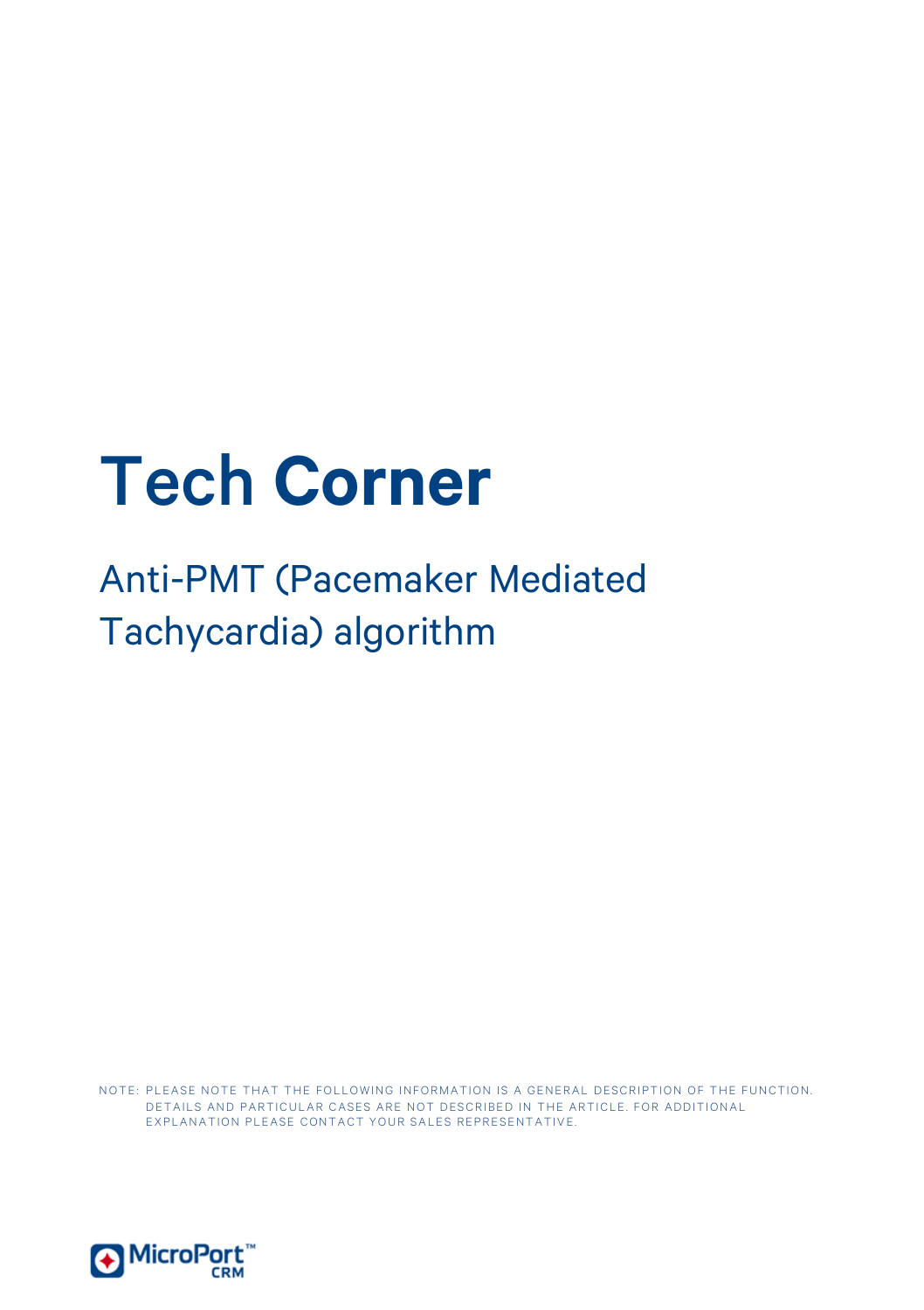## **Table of Contents**

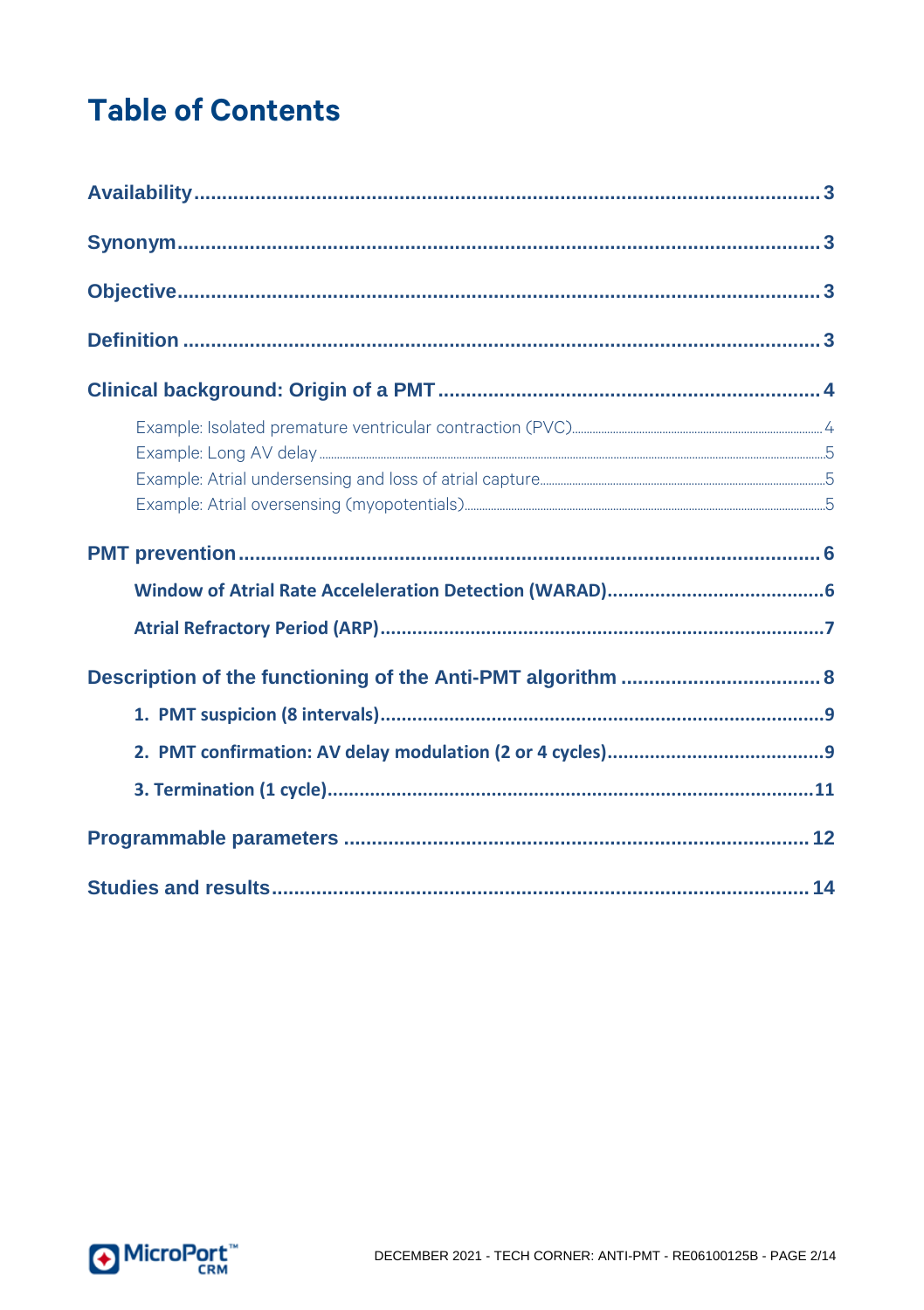## <span id="page-2-0"></span>**AVAILABILITY**

This Anti-PMT algorithm is available on all Microport CRM dual-chamber and triple-chamber devices.

| Pacing modes | <b>Pacemakers/CRT-P</b> | <b>ICDs/CRT-D</b>     |
|--------------|-------------------------|-----------------------|
| <b>DDD</b>   | Yes                     | Yes                   |
| SafeR        | Yes                     | Yes                   |
| <b>VDD</b>   | Yes                     | <b>Not Applicable</b> |
| DDT          | Yes                     | Not Applicable        |

#### <span id="page-2-1"></span>**SYNONYM**

<span id="page-2-2"></span>ELT = Endless Loop Tachycardia

#### **OBJECTIVE**

The Anti-PMT algorithm is intended to protect the patient from Pacemaker-Mediated Tachycardia (PMT) without reducing the atrial sensing capability of the device.

#### <span id="page-2-3"></span>**DEFINITION**

A pacemaker mediated tachycardia (PMT) describes a repetitive sequence of sensed retrograde atrial events (P') followed by ventricular pacing. This phenomenon has been observed and understood early after the introduction of dual-chamber pacing in patients presenting with retrograde conduction (*i.e.* intrinsic ventriculo-atrial conduction).

**A Pacemaker Mediated Tachycardia** is initiated when the ventricular activity is conducted in a retrograde way to the atria, resulting in a premature atrial depolarization, *i.e* an hemodynamic AV dissociation. The pacemaker senses the retrograde P wave (P') outside the refractory periods, which triggers the AV delay and ventricular pacing. If the ventricular event is again retrogradely conducted to the atrium, the cycle may develop into what is known as a Pacemaker-Mediated Tachycardia (PMT), which often drives the ventricular rate to the Maximum Tracking Rate.

The PMT will continue until there is a retrograde block (VA block) or the intervention of the Anti-PMT algorithm.

**Anterograde conduction:** Transmission of a cardiac impulse in the normal direction, from the sinus node to the ventricles: forward conduction through the AV node.

**Retrograde conduction:** Transmission of a cardiac impulse backward from the ventricles or AV node to the atria. The retrograde conduction can take place through the AV node, the myocardial tissues or other circuits (called accessory circuits or pathways).

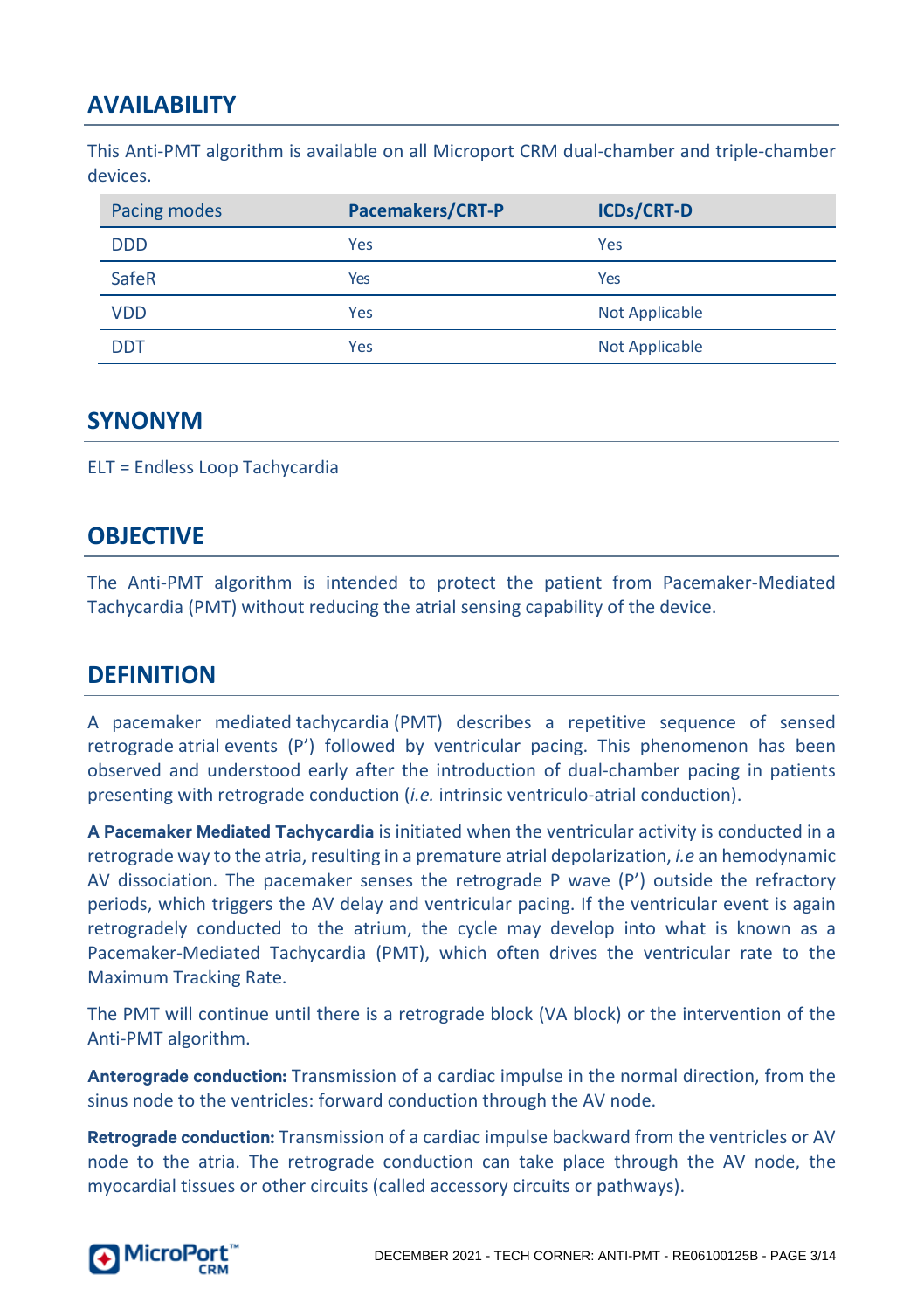## <span id="page-3-0"></span>**CLINICAL BACKGROUND: ORIGIN OF A PMT**

The onset of a PMT implies:

- the programming of an atrial-tracking pacing mode (DDD or VDD)
- the temporary or permanent loss of the AV synchrony (if the ventricular activity is correctly synchronized with the atrial activity, the retrograde conduction is blocked).

There are various phenomena that may induce AV dissociation, and if retrograde conduction is present, it can potentially trigger a PMT:

- Isolated premature ventricular contraction (PVC) which is the most common cause
- Too long programmed AV Delay (the nodal tissue is not refractory anymore when the device paces the ventricle)
- Failure of atrial sensing (undersensing) and atrial capture
- Myopotentials or interferences detected by the atrial lead
- VDD programming in a patient with a sinus rhythm slower than the programmed basic pacing rate



#### <span id="page-3-1"></span>**Example: Isolated premature ventricular contraction (PVC)**

*Start of PMT after an isolated premature ventricular contraction (PVC)*

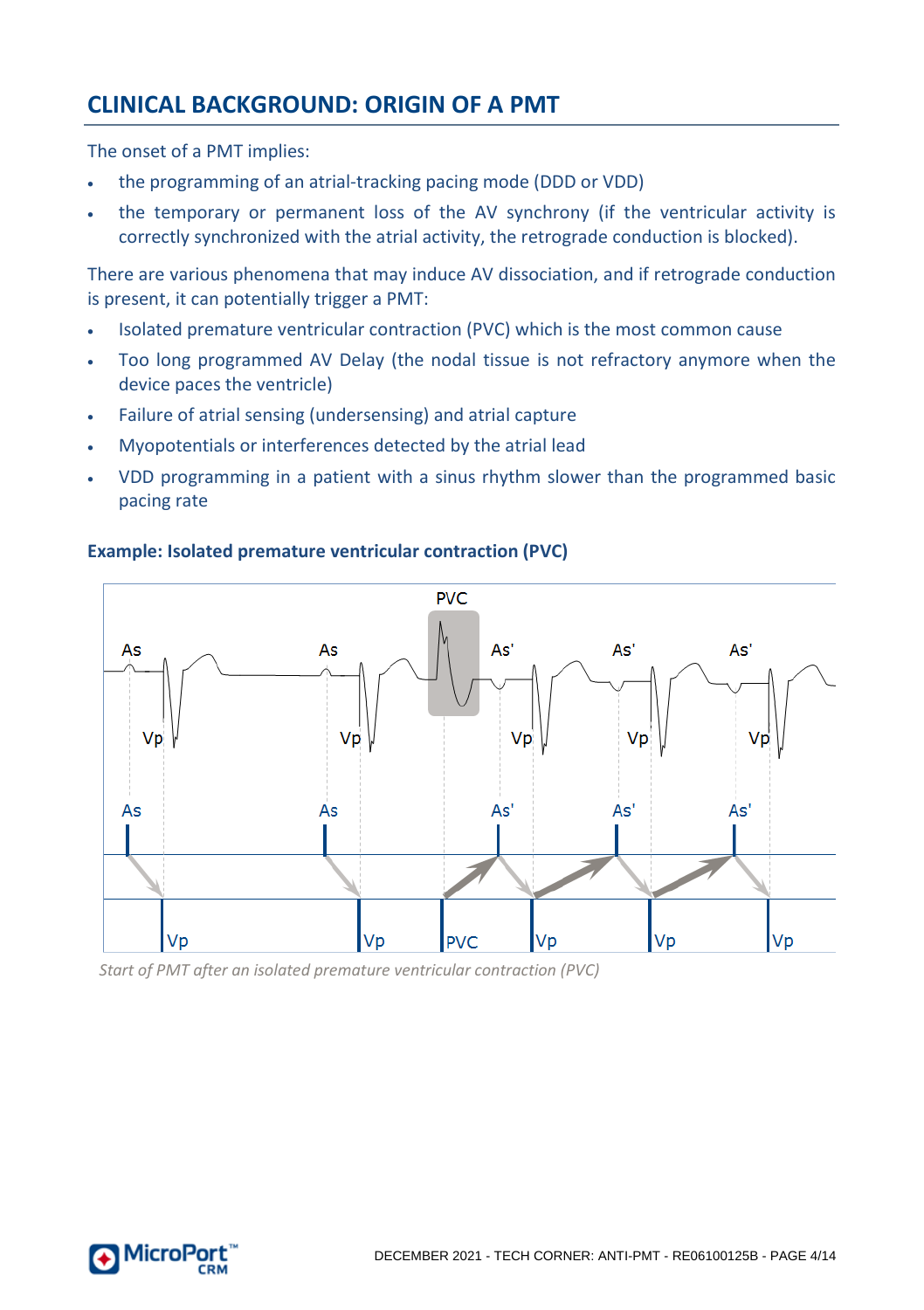#### <span id="page-4-0"></span>**Example: Long AV delay**



*"Normal AV delay": it is unlikely for retrograde conduction (VA) to reach the atria before the end of the natural refractory periods.*



*Long AV delay: it allows a recovery time for the nodo-hissian and atrial tissue to be depolarized retrogradely after the end of the natural refractory period. This could start a PMT.*



#### <span id="page-4-1"></span>**Example: Atrial undersensing and loss of atrial capture**

*Start of PMT after atrial undersensing and loss of atrial capture*

#### <span id="page-4-2"></span>**Example: Atrial oversensing (myopotentials)**



*If myopotentials are sensed by the atrial lead, they will trigger an AV delay and ventricular pacing. Retrograde activation of the atrium is then possible since it is outside its natural refractory period.*

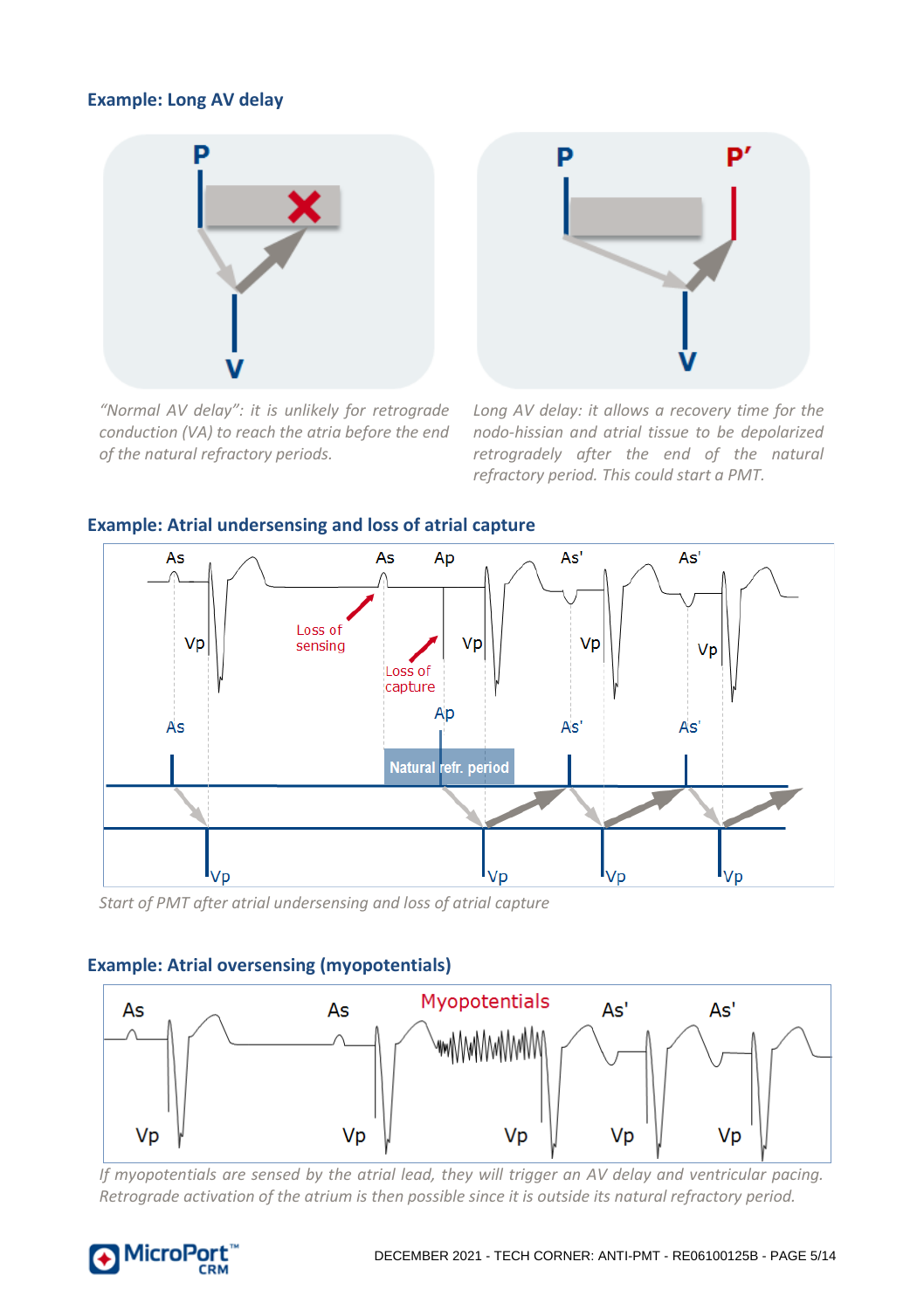The heart rate during a PMT depends on:

- The retrograde conduction time (VA time) which is fast and stable at a given pacing rate
- The ongoing AV delay
- The maximum tracking pacing rate programmed

The PMT rate is equal or below the programmed Max tracking rate:



*The PMT rate is lower than the programmed Max tracking rate since the VA time + AV delay time is longer than the Max pacing rate interval.*



*The PMT rate can NEVER be above the programmed Max tracking rate. The device automatically adapts the AV delay if necessary, so that the Max pacing rate is respected.*

#### <span id="page-5-0"></span>**PMT PREVENTION**

There are different options to prevent the occurrence of a PMT.

At MicroPort CRM, we have 2 protection periods (relative refractory periods) to prevent the start of a PMT:

## <span id="page-5-1"></span>Window of Atrial Rate Acceleleration Detection (WARAD)

Embedded as a native feature in our dual-chamber devices, the WARAD is an efficient prevention against PMTs thanks to its dynamic functioning: the WARAD is started on any atrial sensed and paced event and its duration is adapted to the ongoing rhythm (more details in the *[WARAD Tech Corner](http://www.crm.microport.com/wp-content/uploads/2018/06/WARAD_revB_2018.pdf)*). If a retrograde P wave occurs within the WARAD, it will not trigger an AV delay with ventricular pacing, which could generate a PMT. The P wave in the WARAD will be counted as a premature atrial contraction (PAC) by the device.

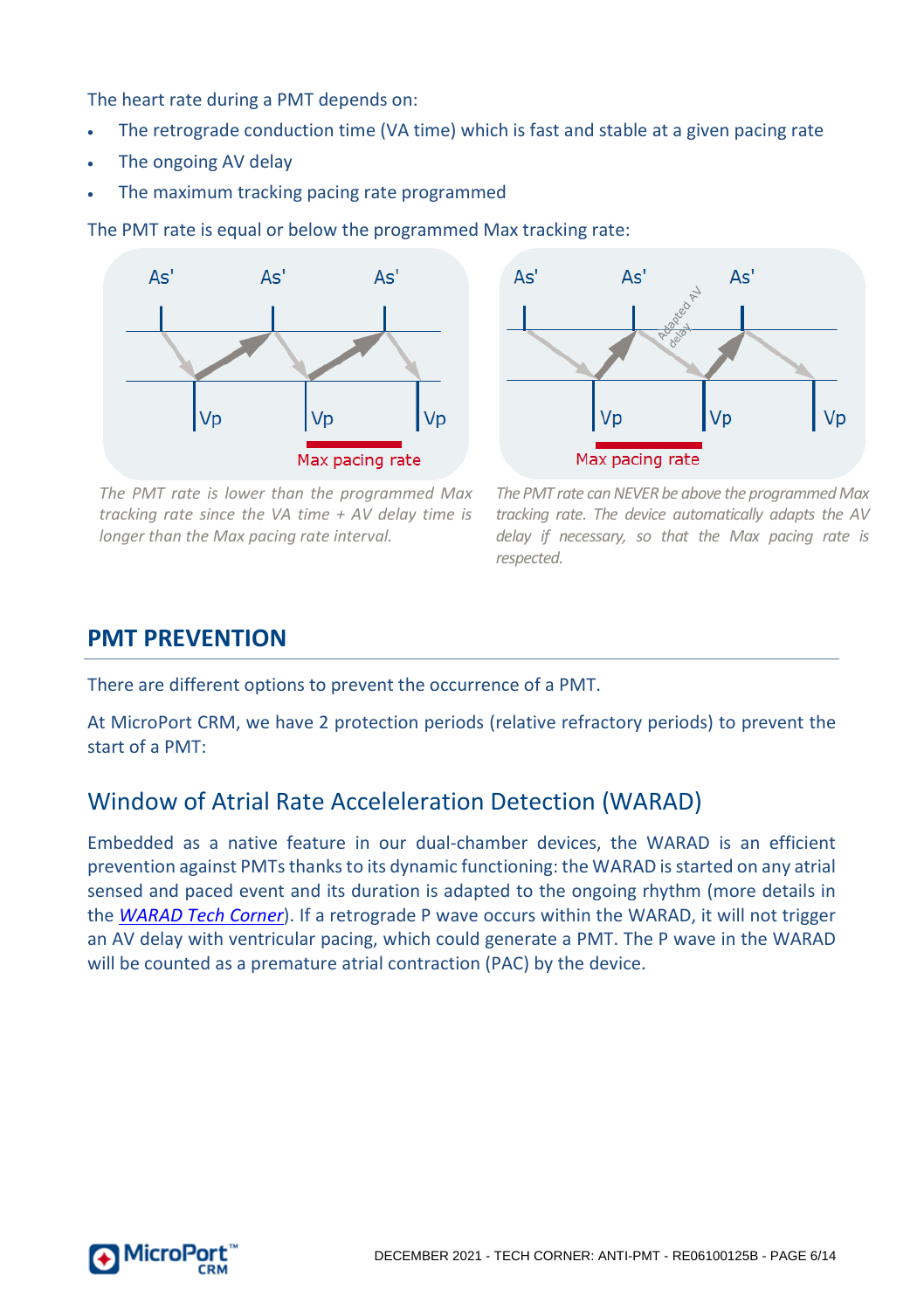

*A retrograde P wave is detected within the WARAD and is therefore considered as a premature atrial contraction (marked Ar on the marker chain) by the device: no AV delay is triggered. The pacemaker will provide atrial pacing at the end of the VA interval (with a minimum of 500 ms between the retrograde P wave and atrial pacing), followed by an AV delay of 110 ms or the Exercise AV delay, whichever is shorter. This short AV delay will not cause retrograde conduction, which prevents a PMT from starting.*

## <span id="page-6-0"></span>Atrial Refractory Period (ARP)

When a premature ventricular contraction (PVC) is detected, the device triggers a postventricular Atrial Refractory Period (ARP). The ARP is fixed at 500 ms (not programmable) and cannot be generated by more than 3 consecutive PVCs. The retrograde P wave (marked Ar on the marker chain, As' on the image below) is sensed inside the ARP and no AV delay is triggered. The atrium is then paced at the end of the VA interval, which can be prolonged to insure at least 500 ms interval between the retrograde P wave (As') and atrial pacing.

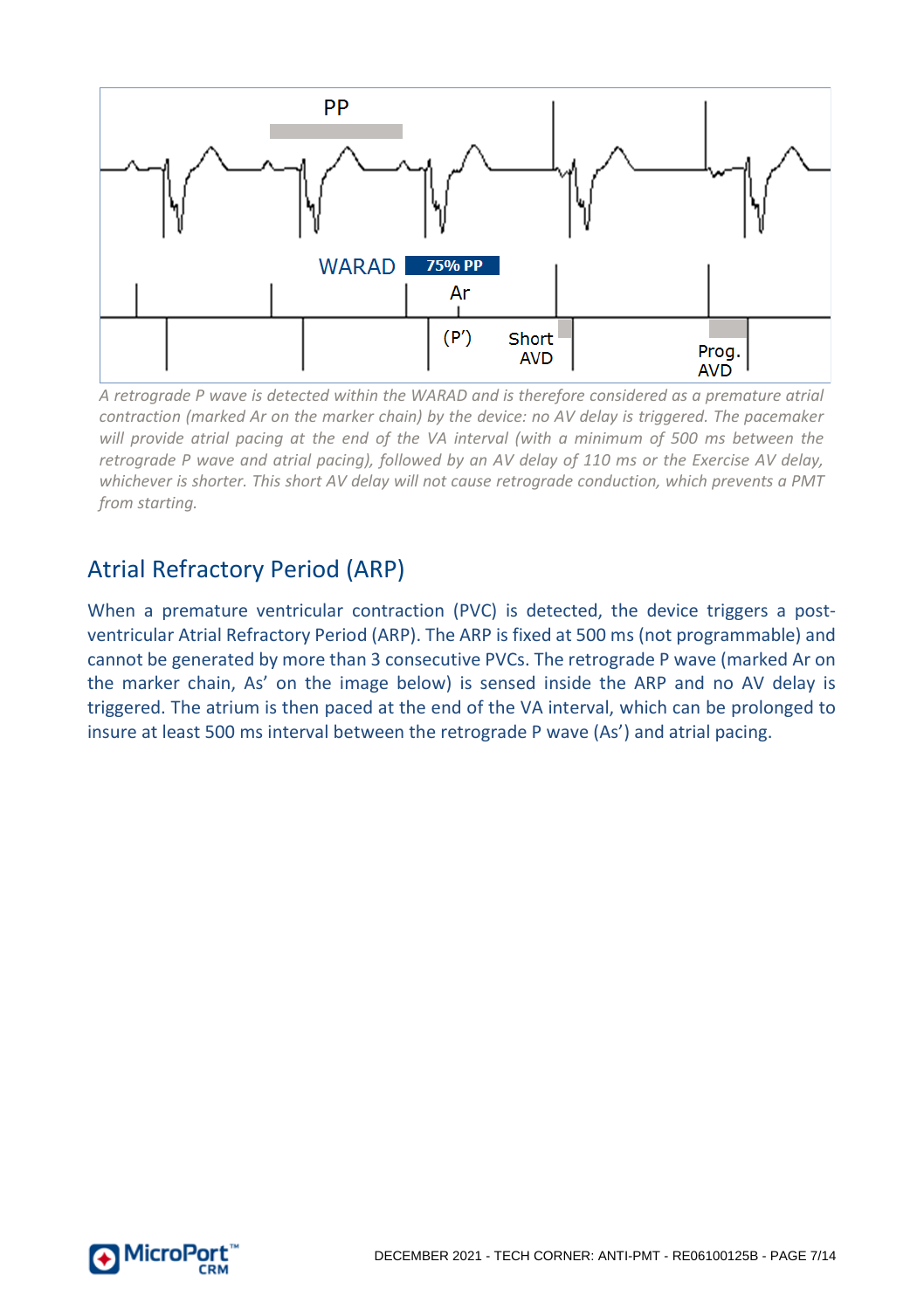

*ARP is applied in the atrium for one cycle after any asynchronous ventricle (PVC) in order to avoid retrograde conduction: the P wave sensed inside the ARP (As') is "blocked", i.e. no AV delay is triggered and the PMT cannot start.*

Other options to prevent the occurrence of a PMT are:

- Programming SafeR pacing mode (because it minimizes the ventricular pacing more information in the *[SafeR Tech Corner](http://www.crm.microport.com/wp-content/uploads/2018/06/SafeR_revB_2018.pdf)* article)
- Programming DDI. However this mode is not adapted for some patients, since there is no tracking of the P waves.
- Avoiding loss of AV synchrony:
	- By insuring a proper sensing and efficient pacing (with good margin)
	- By programming atrial bipolar sensing to avoid the detection of myopotentials or interferences by the atrial lead.

#### <span id="page-7-0"></span>**DESCRIPTION OF THE FUNCTIONING OF THE ANTI-PMT ALGORITHM**

The following describes the 3 steps of the Anti-PMT algorithm to diagnose and terminate the PMT when it starts despite ARP and WARAD protection:

- **1.** Suspicion (on 8 intervals)
- **2.** Confirmation (2 or 4 cycles)
- **3.** Termination (1 cycle)

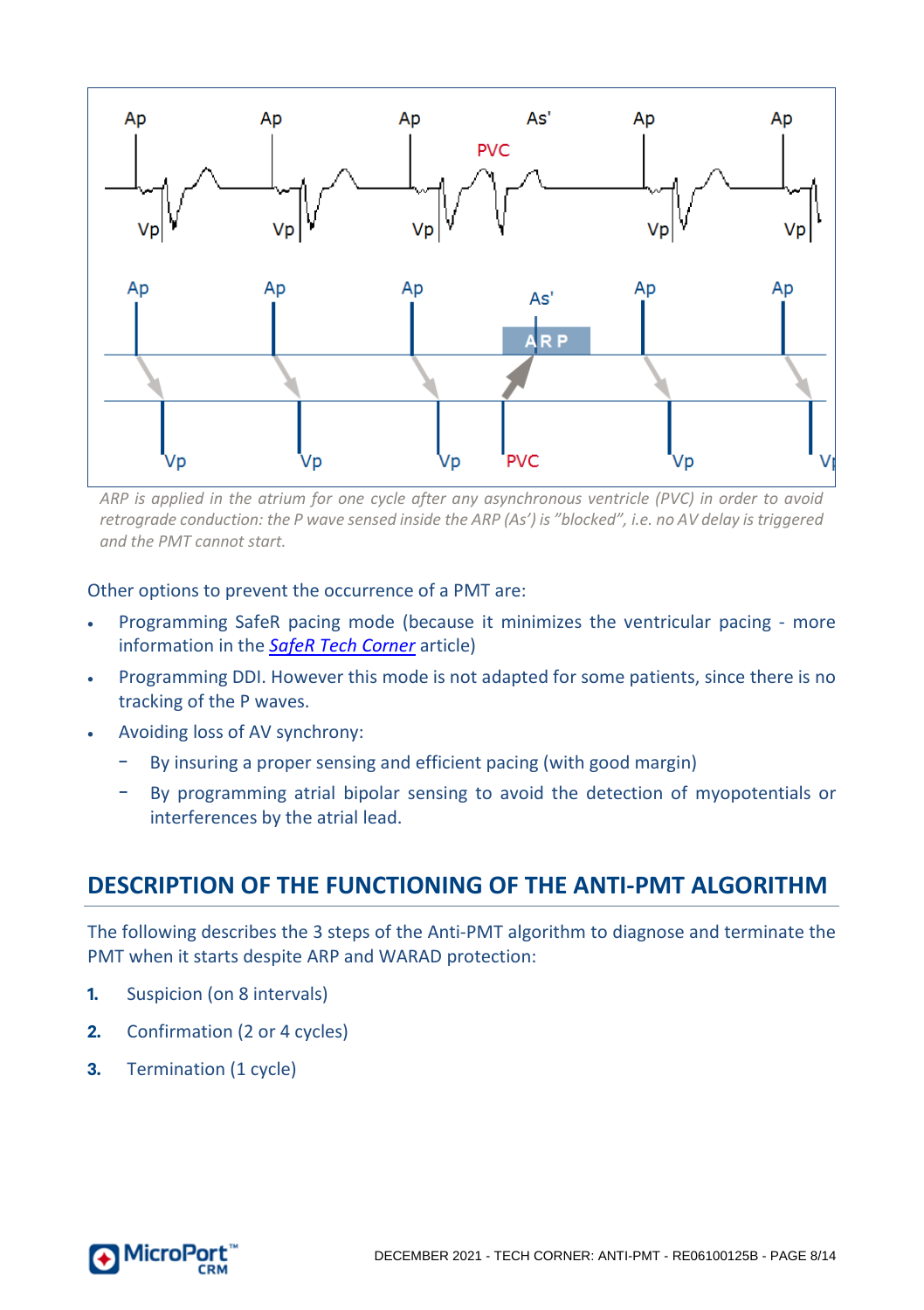## <span id="page-8-0"></span>1. PMT suspicion (8 intervals)

The detection of the PMT is based on the analysis of 8 consecutive ventricular cycles<sup>[1](#page-8-2)</sup>:

- The 8 cycles must be with ventricular pacing (Vp) and atrial sensing (As): [Vp-As] intervals
- The [Vp-As] intervals (retrograde conduction time) are measured and must be shorter or equal to 470 ms: [Vp-As] intervals ≤ 470 ms (not programmable)
- The [Vp-As] intervals must be stable:  $d[Vp-As] \leq 30$  ms

## <span id="page-8-1"></span>2. PMT confirmation: AV delay modulation (2 or 4 cycles)

Once a PMT is suspected, the device looks for confirmation ; the purpose is to discriminate a sinus rhythm from a PMT.

To make this distinction, the device modulates (increase or decrease) the AV delay and check the stability of the following [Vp-As] interval:

- If the [Vp-As] interval is stable after the modulation, the device confirms the PMT
- If the [Vp-As] interval is not stable after the modulation, the device confirms the sinus tachycardia.



*PMT confirmation: After AV delay shortening (in red), the following [Vp-As] interval is stable: the device confirms the PMT*

<span id="page-8-2"></span>*<sup>1</sup> Analysis of the last 8 consecutives ventricular cycles, sliding window*

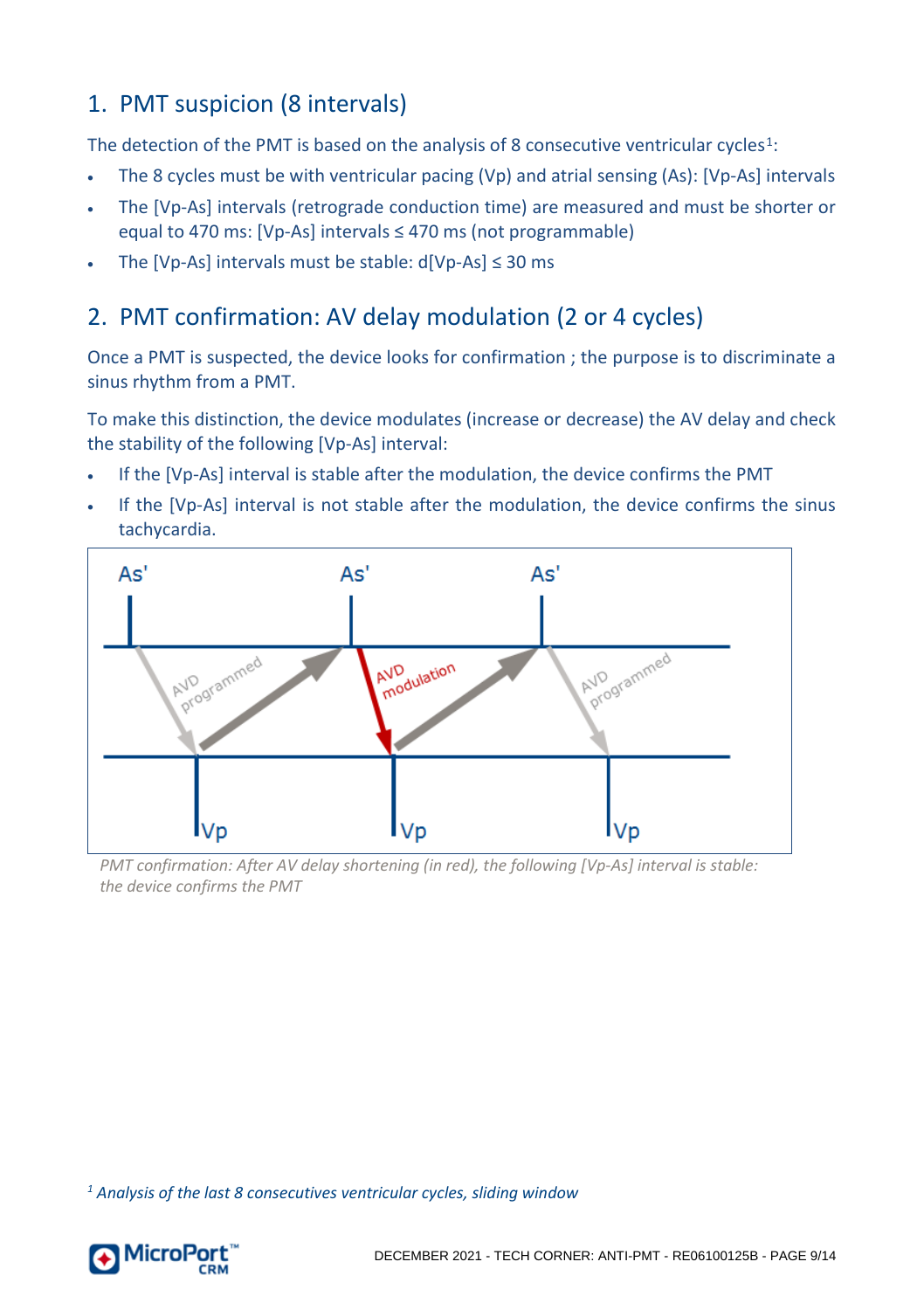

*Sinus tachycardia confirmation: After AV delay shortening (in red), the following [Vp-As] interval is different from the previous ones: the device diagnoses a sinus tachycardia*

#### Note:

In most of the cases, the AV delay modulation is a shortening of the AV delay, except if this would cause the ventricular cycle length to be less than the programmed minimum escape interval (*i.e.* pacing above the programmed Max pacing rate) or would cause an AV delay to be less than 30 ms. In these cases, the pacemaker increases the AV delay.

The AV delay modulation applied is:

- 50 ms if the difference between the shortest and the longest [Vp-As] intervals from the 8 cycles in suspicion is ≤ 15 ms: this is the strong stability criterion.
- 65 ms if the difference between the shortest and the longest [Vp-As] intervals from the 8 cycles in suspicion is between 15 ms and 30 ms: this is the weak stability criterion.



*PMT suspicion phase on 8 cycles: the device measures the retrograde conduction time (Vp-As) and enters in PMT suspicion if the Vp-As intervals are short (≤ 470 ms) and stable (+/- 30 ms)*

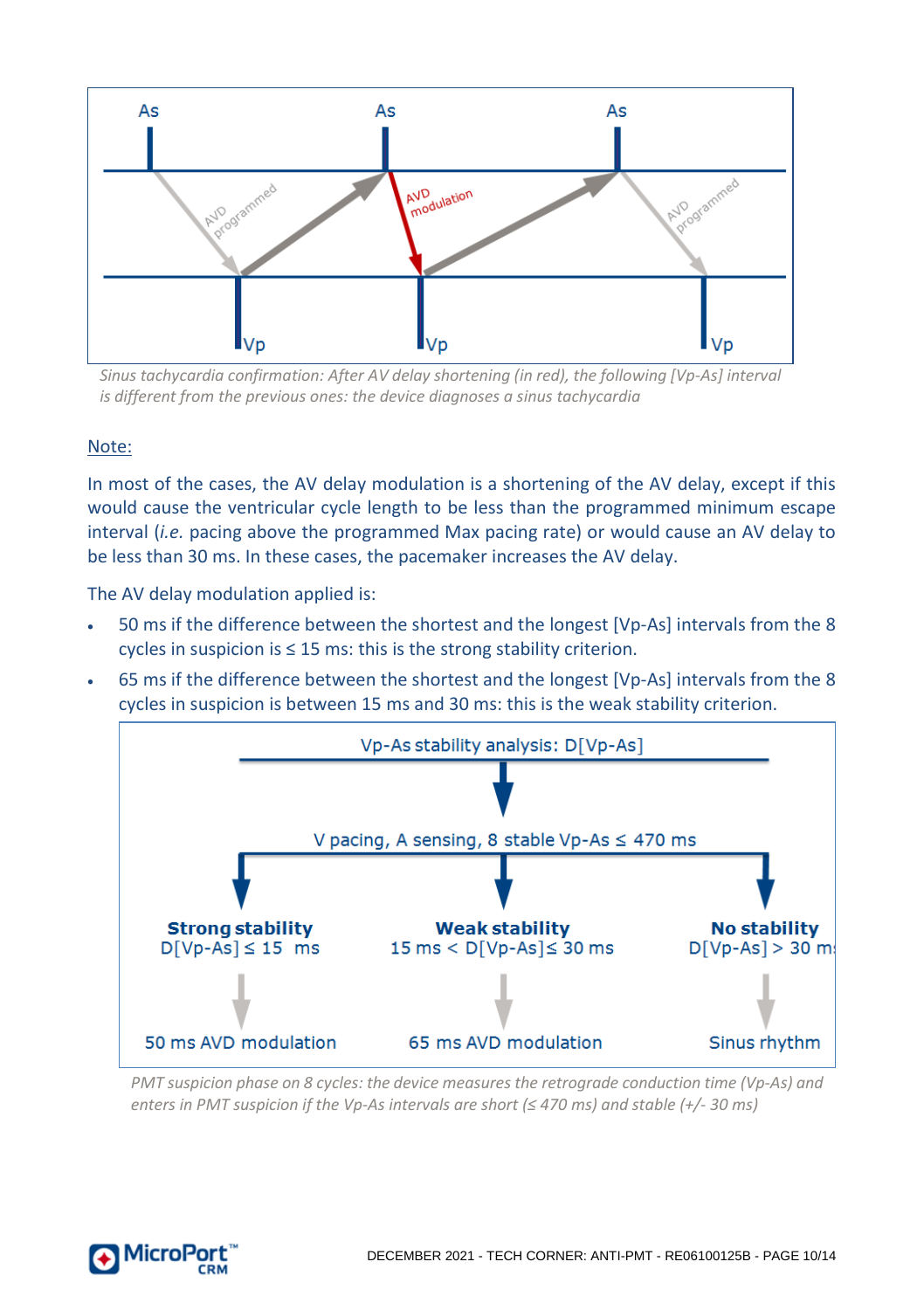Several cases may occur during the cycle which follows the AV delay modulation:

- The stability criterion is still met. In this case, the device confirms PMT and will proceed to convert it.
- The cycle that follows the modulation cycle, includes atrial pacing. This means that PMT was present and that shortening the AV delay successfully converted the PMT.
- The weak stability criterion is met, although before reducing the AV delay the strong criterion was met. Here the algorithm cannot reach a conclusion, therefore it applies a second modulation of the AV delay of 65 ms.



*In this example the strong stability criterion is met, therefore a 50 ms AVD modulation is applied (first red arrow). On the following [Vp-As] interval the weak stability criterion is met, therefore the device cannot conclude: sinus rhythm or PMT? A second AVD modulation (now 65 ms) is applied (second red arrow) to conclude. The strong stability criterion is met: PMT is confirmed.*

## <span id="page-10-0"></span>3. Termination (1 cycle)

Once the PMT has been confirmed, the device applies an atrial refractory period (ARP) of 500 ms when pacing the ventricle, so that the next retrograde P wave falls inside this ARP. This refractory atrial event is not synchronised with the ventricle for one cycle (i.e. no AV delay is triggered) and the tachycardia is then terminated.



*After a 50 ms AV delay shortening (in red), the stability criterion is still met (i.e. D[Vp-As] < 15 ms): the device confirms the PMT and applies the ARP on the next ventricular pacing to terminate the PMT.*

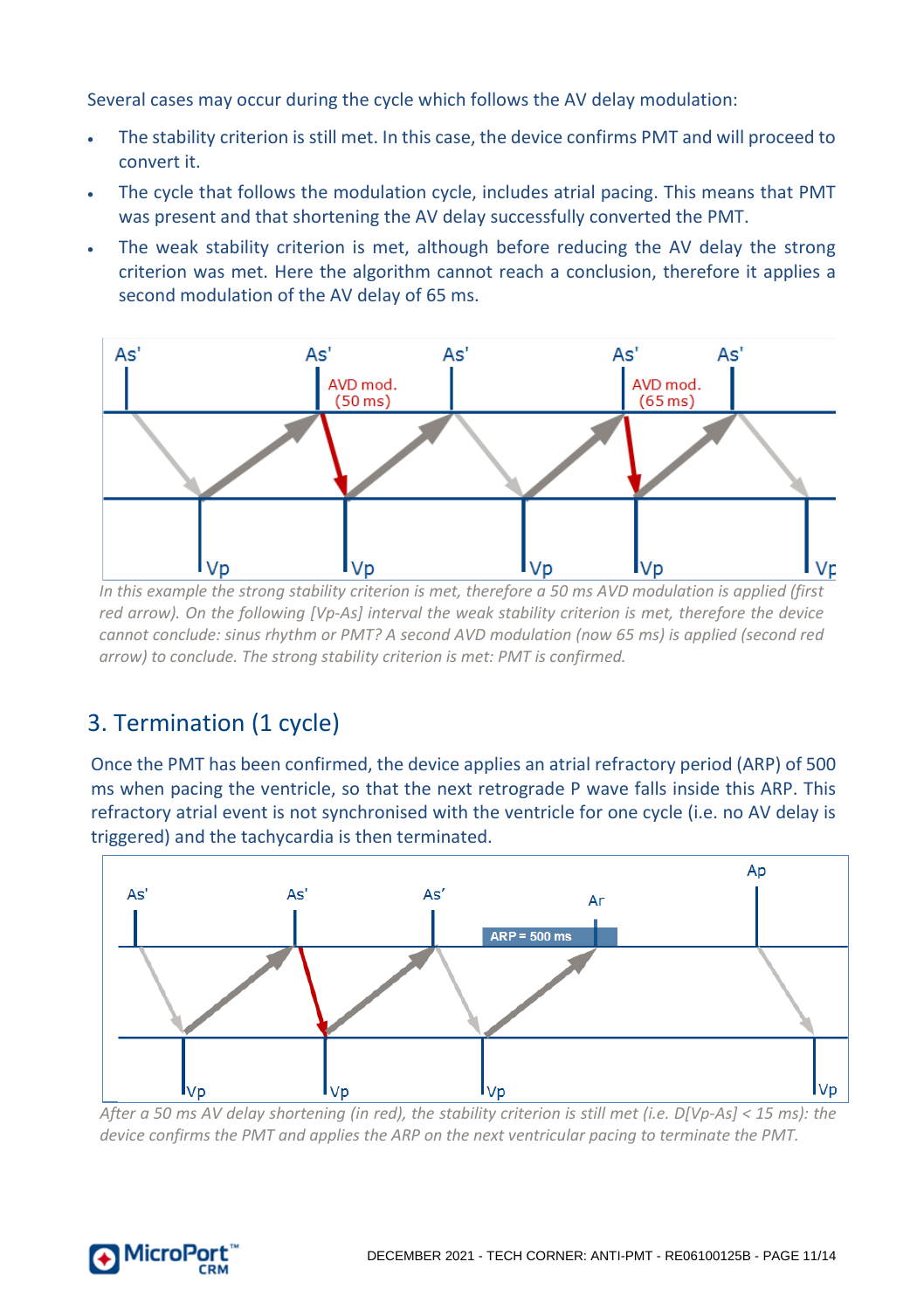

#### <span id="page-11-0"></span>**PROGRAMMABLE PARAMETERS**

The Anti-PMT algorithm can be programmed to:

- **Termin:** once the PMT has been confirmed, the device applies a 500 ms atrial refractory period (ARP) after the ventricular pacing to terminate the PMT.
- **Reprog**<sup>[2](#page-11-1)</sup>: once the PMT has been confirmed, the device applies a 500 ms atrial refractory period (ARP) after the ventricular pacing to terminate the PMT, and automatically decreases the Rest and Exercise AV delays by 15 ms in the event of recurrent PMTs<sup>[3](#page-11-2)</sup>, in order to limit the risk of new occurrences (due to long AV delays).
- **Off:** may be recommended in very rare situations (mostly young patients) where the sinus rhythm may be unstable during an effort. In these cases, the device could classify the sinus tachycardia as a PMT. This programming is only available on Reply CRT-P, ALIZEA, BOREA, CELEA pacemakers. This is not available on the defibrillators.

<span id="page-11-1"></span>*<sup>2</sup> Reprog is not available in USA and Canada*

<span id="page-11-2"></span>*<sup>3</sup> Ten or more PMT episodes within 24 hours. The 24h interval is fixed and does not start on a PMT detection*

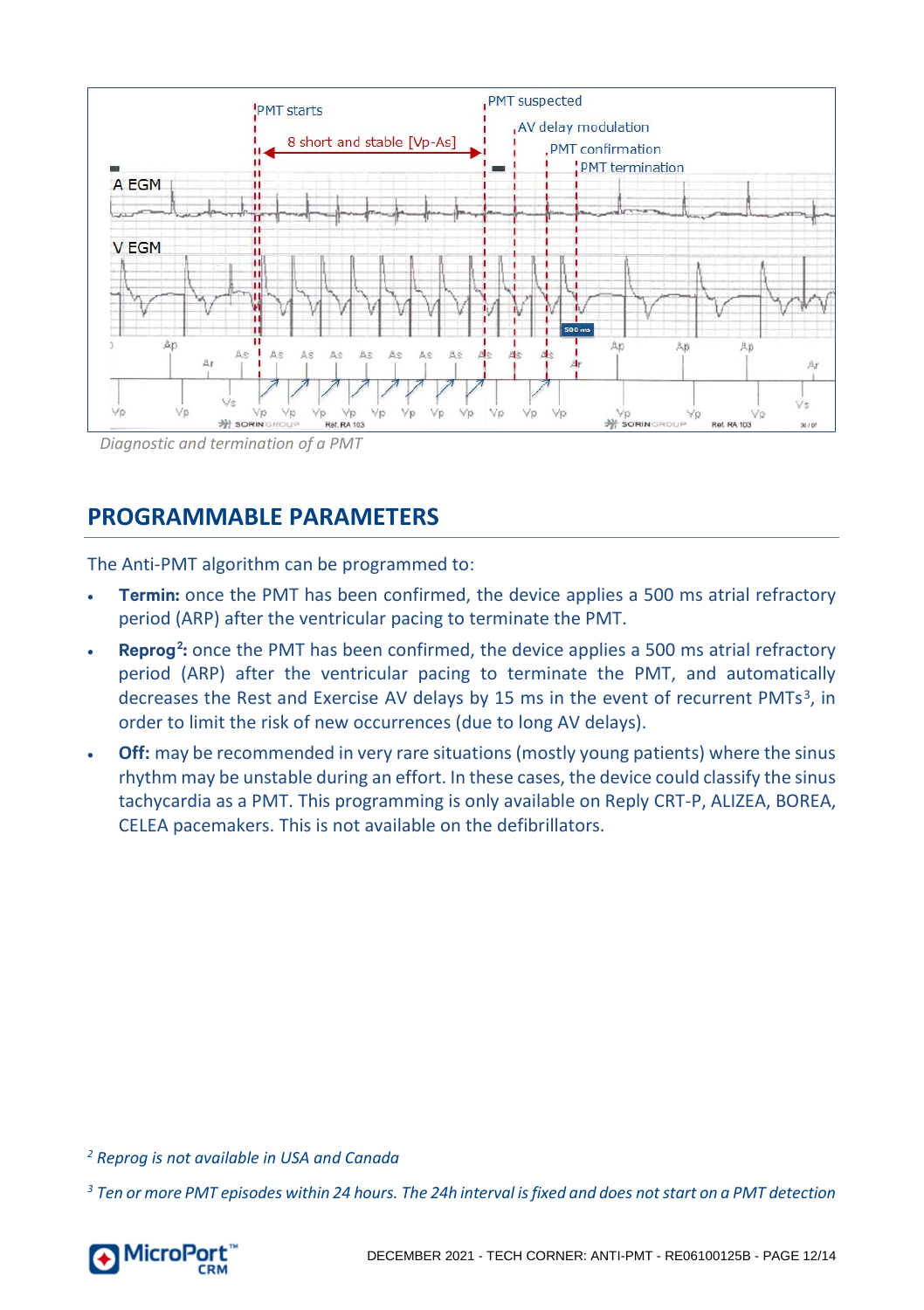| <b>Basic Parameters</b>       |                        | Pacing / Sensing                               |                   |                  |                                               | <b>Advanced parameters</b>        |  |
|-------------------------------|------------------------|------------------------------------------------|-------------------|------------------|-----------------------------------------------|-----------------------------------|--|
|                               |                        | <b>A</b> Sensitivity                           |                   | 0.4 <sub>m</sub> | <b>Bipolar</b>                                | <b>MRI Parameters</b><br>>        |  |
| Mode                          | SafeR (AAI<=>DDD)      | $2.5 \text{ V}$ 0.35 ms<br>Unipolar<br>APacing |                   |                  | Prevention of A arrhythmia<br>>>              |                                   |  |
| 60 min-1<br><b>Rasic Rate</b> |                        | V Sensitivity                                  |                   | $2.5$ mV         | <b>Bipolar</b>                                | Rate Response Parameters<br>>     |  |
| <b>Rest Rate</b>              | 60 min-1               | V Pacing                                       |                   | 2.5 V 0.35 ms    | <b>Unipolar</b>                               | SafeR: AAI=>DDD criteria<br>>     |  |
| Max Rate                      | 155 min-1              |                                                |                   |                  |                                               | Refractory period<br>>            |  |
| <b>Hysteresis</b>             | $0\%$                  |                                                |                   |                  |                                               | Implantation Auto Detection<br>>> |  |
| AVD Rest/Exerc.               | $155 \text{ ms}$ 80 ms |                                                |                   |                  |                                               | Lead Polarity Switch<br>>         |  |
| AVD Paced/Sensed Offset 65 ms |                        | <b>Basic Functions</b>                         |                   |                  |                                               |                                   |  |
|                               |                        | Off<br>Smoothing                               |                   |                  |                                               |                                   |  |
| Apnea                         |                        | O <sub>1</sub><br>Mode Switch                  |                   |                  | AL SORINGROUP                                 |                                   |  |
| Monitoring                    | On                     | Anti-PMT<br>Reprog                             |                   |                  | <b>HEART OF MEDICAL TECHNOLOGY</b><br>Termin. |                                   |  |
| <b>Monitoring Period</b>      | 00:00-05:00            | <b>Special Functions</b>                       | $\mathsf{V}$<br>A |                  |                                               | • Reprog<br><b>strings</b>        |  |
|                               |                        | Auto-Sensing A/V                               |                   | <b>Monitor</b>   | Monitor                                       | Eliase<br>Says:                   |  |
|                               |                        | Auto-Threshold A/V                             |                   | Off              | on                                            | Name                              |  |

*Parameter screen: Anti-PMT programmable on "Termin." or "Reprog" (here: ENO pacemaker, SmartView version 3.06)*

| Pacing/Sensing<br>Brady             | <b>Remote   Auto Implant Detect</b> |                                                                                                                 |            |                                                                              |                              |
|-------------------------------------|-------------------------------------|-----------------------------------------------------------------------------------------------------------------|------------|------------------------------------------------------------------------------|------------------------------|
| WR<br>MRI Mode                      | off                                 | <b>Basic Functions</b><br>Smoothing<br>Off<br>Mode Switch/Fallback rate<br>60 min-1<br>0n<br>Anti-PMT<br>Reprog |            | Refractory period<br>Post V Atrial Blanking<br>Post R Atrial Blanking<br>Off | $150$ ms<br>95 <sub>ms</sub> |
|                                     |                                     | <b>Rate Response</b><br>Rate response                                                                           | No         | Termin.<br>Reprog                                                            |                              |
|                                     |                                     | Prevention of A arrhythmia<br>Overdrive                                                                         | Off        |                                                                              |                              |
| Apnea<br>Monitoring<br>Night period | <b>Off</b><br>00:00-05:00           | PAC pause suppression<br>PAC acceleration                                                                       | Off<br>Off | Preprogrammed Settings<br>Erase                                              | Save                         |

*Parameter screen: Anti-PMT programmable on "Termin.", "Reprog" or "Off" on ALIZEA, BOREA, CELEA, REPLY CRT-P pacemakers (here: ALIZEA pacemaker, SmartView version 3.06)*

#### Note:

As soon as 10 PMTs are confirmed in the 24-hour interval, the algorithm reduces the Rest and Exercise AV delays by 15 ms steps, limited to 125 ms for the Rest AV delay and 80 ms for the Exercise AV delay, one step reduction after each confirmed PMT starting from the 10th PMT.